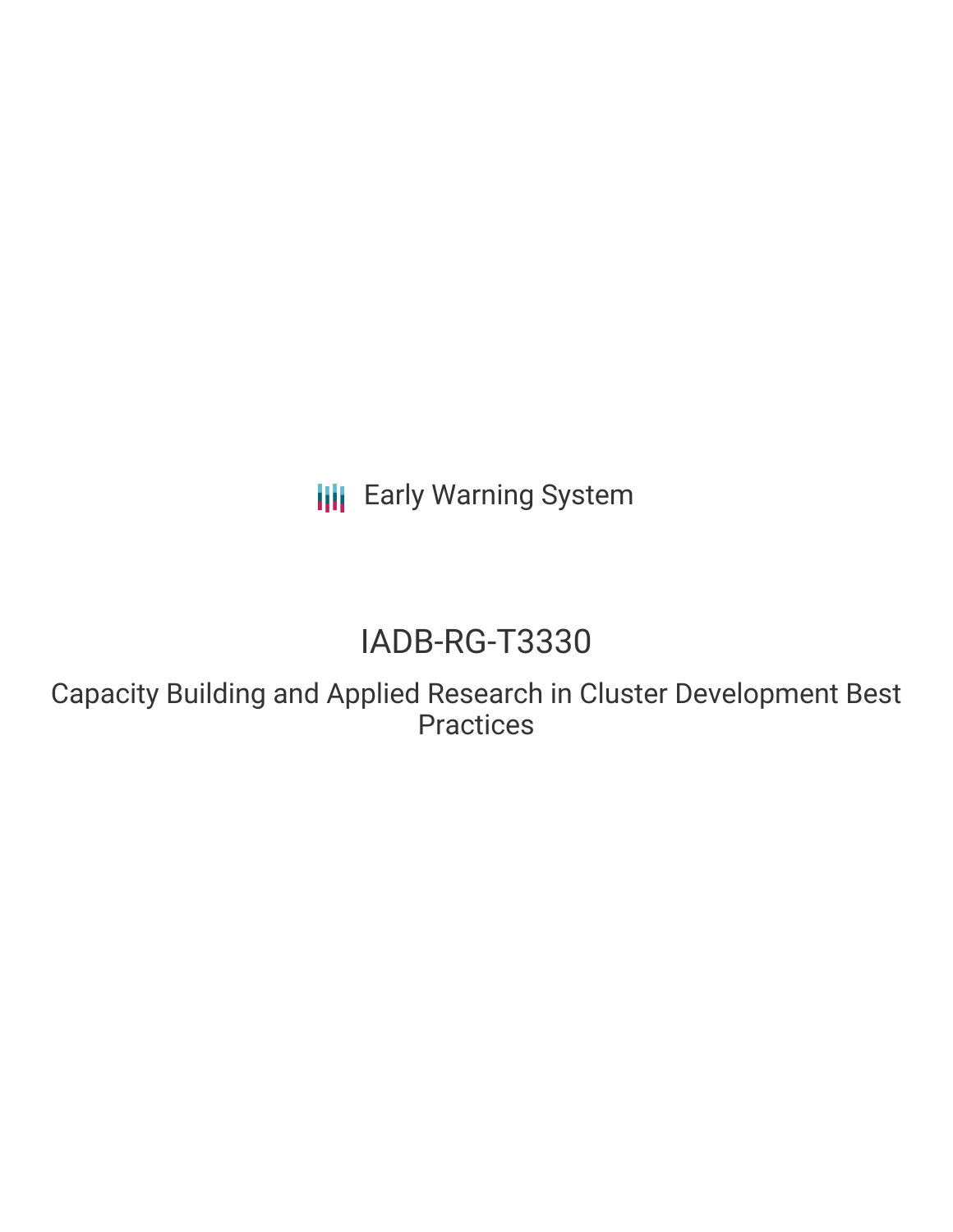

#### **Quick Facts**

| <b>Financial Institutions</b>  | Inter-American Development Bank (IADB) |
|--------------------------------|----------------------------------------|
| <b>Status</b>                  | Active                                 |
| <b>Bank Risk Rating</b>        | U                                      |
| <b>Voting Date</b>             | 2018-10-10                             |
| <b>Borrower</b>                | Regional                               |
| <b>Sectors</b>                 | Industry and Trade                     |
| <b>Investment Type(s)</b>      | Grant                                  |
| <b>Investment Amount (USD)</b> | \$0.70 million                         |
| <b>Project Cost (USD)</b>      | \$ 0.87 million                        |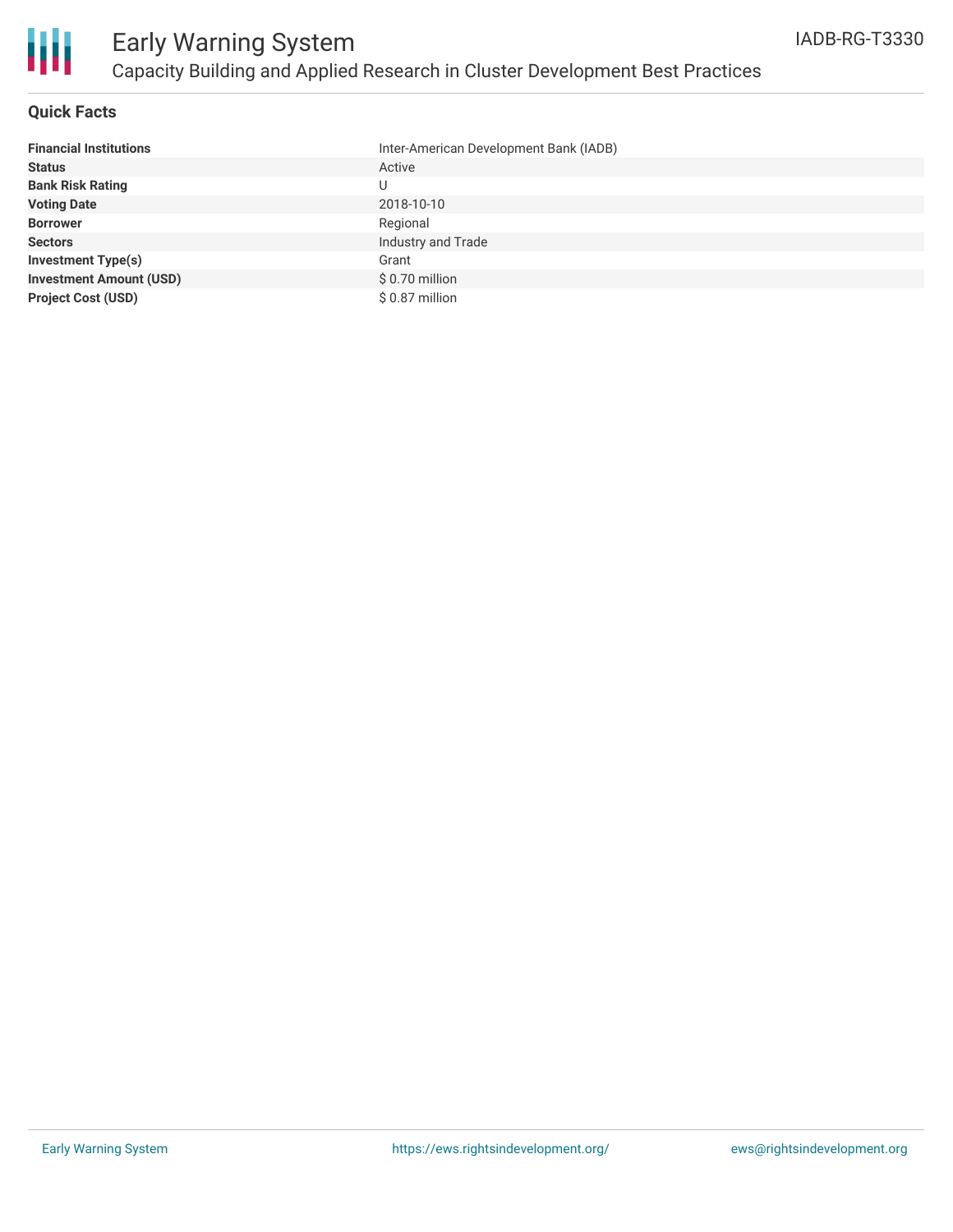

### Early Warning System Capacity Building and Applied Research in Cluster Development Best Practices

#### **Project Description**

According to the bank, the objective of the project is to enhance the capacity of Business Support Organisations (BSOs) in the Caribbean to function as effective Cluster Support Organisations (CSOs) thereby increasing the competitiveness of SMEs (Small and medium-sized enterprises) operating in clusters throughout the Region.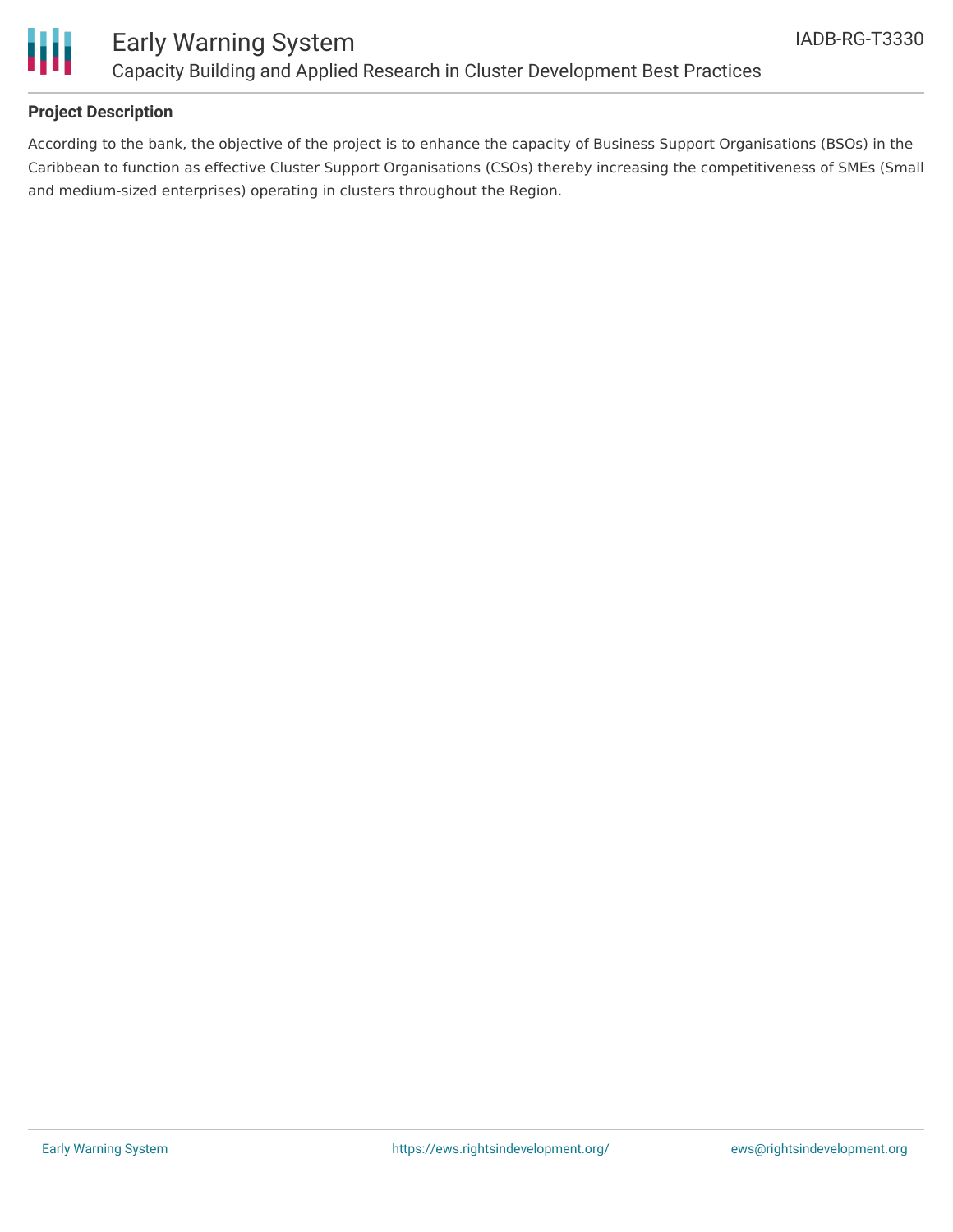

## Early Warning System Capacity Building and Applied Research in Cluster Development Best Practices

#### **Investment Description**

• Inter-American Development Bank (IADB)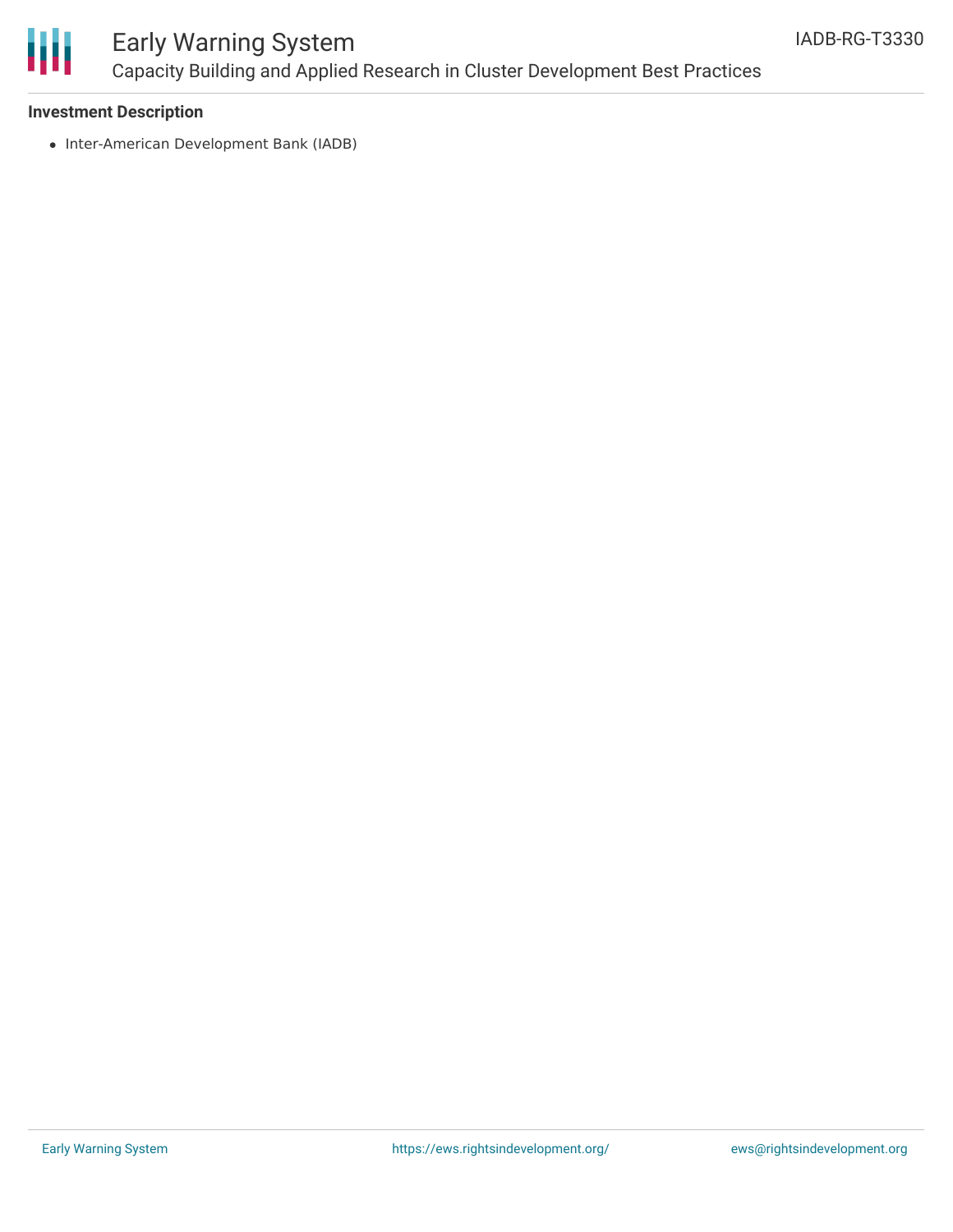

#### **Contact Information**

#### ACCOUNTABILITY MECHANISM OF IADB

The Independent Consultation and Investigation Mechanism (MICI) is the independent complaint mechanism and fact-finding body for people who have been or are likely to be adversely affected by an Inter-American Development Bank (IDB) or Inter-American Investment Corporation (IIC)-funded project. If you submit a complaint to MICI, they may assist you in addressing the problems you raised through a dispute-resolution process with those implementing the project and/or through an investigation to assess whether the IDB or IIC is following its own policies for preventing or mitigating harm to people or the environment. You can submit a complaint by sending an email to MICI@iadb.org. You can learn more about the MICI and how to file a complaint at http://www.iadb.org/en/mici/mici,1752.html (in English) or http://www.iadb.org/es/mici/mici,1752.html (Spanish).